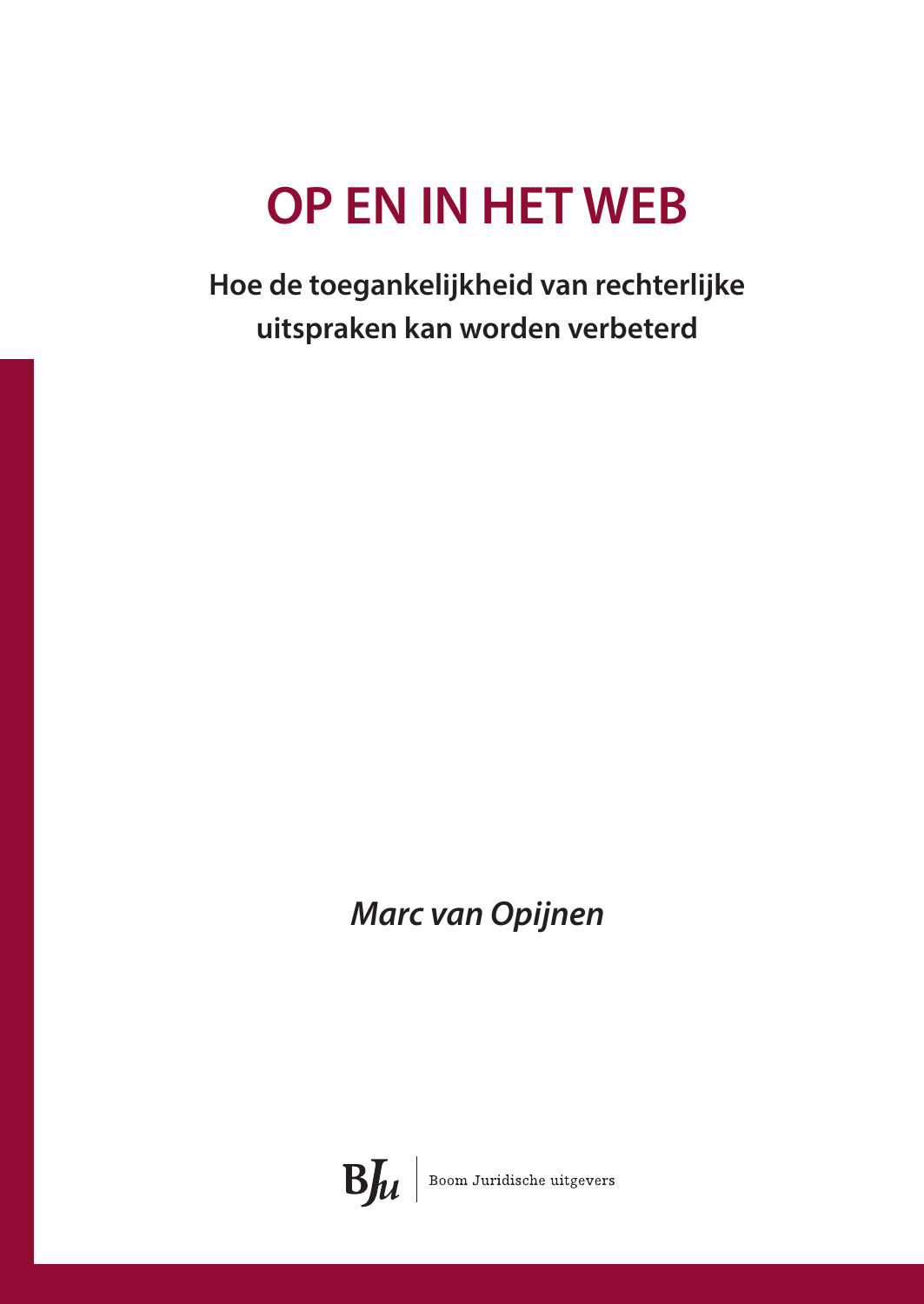## **Summary**

## **On and In the Web**

**How the Accessibility of Judicial Decisions Can Be Improved**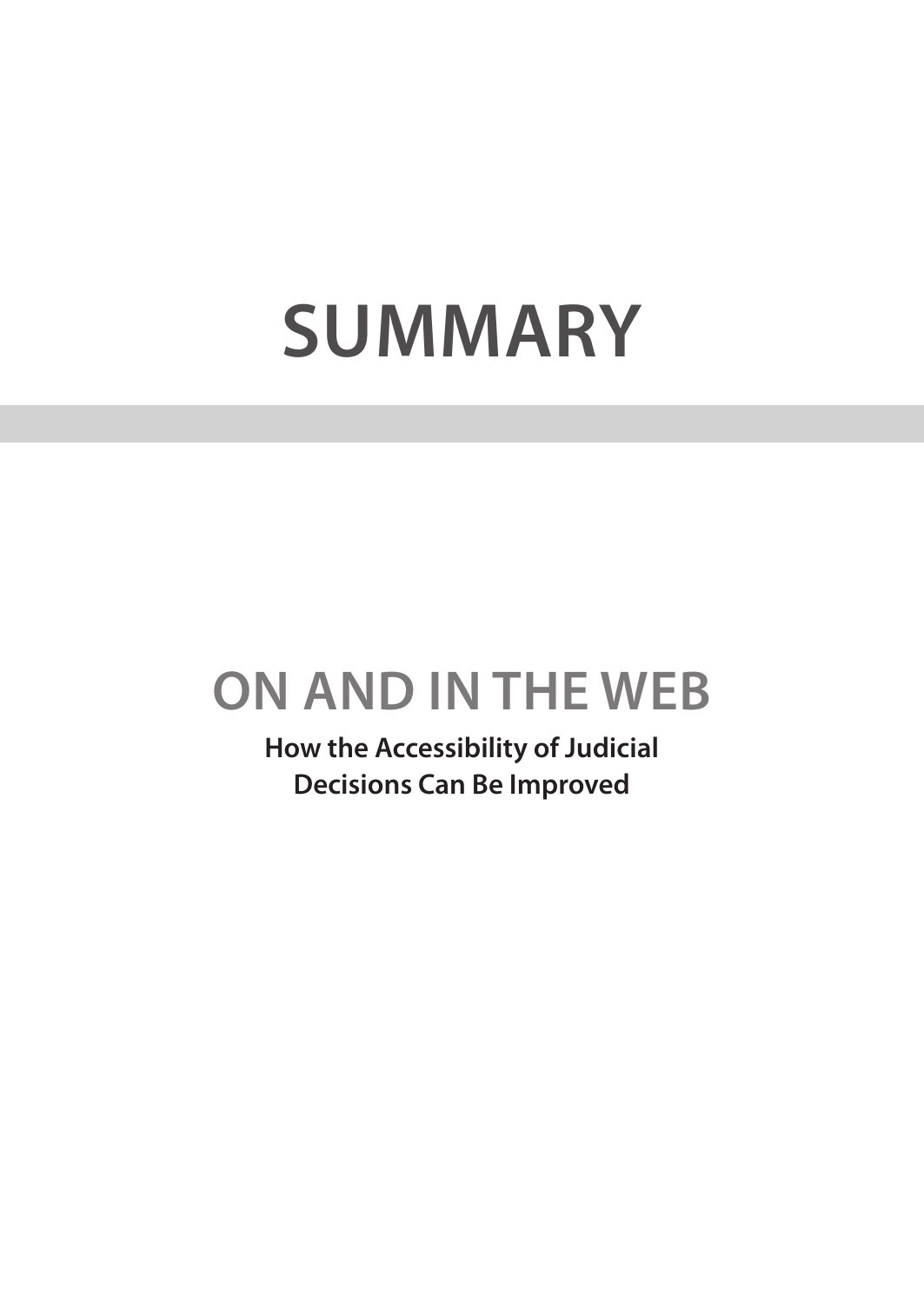Due to the emergence of the internet, the dissemination of case law has undergone a radical change. Until late 1990s, commercial publishers had a monopoly on collecting, selecting, publishing and enriching case law. But the internet has made it possible for the judiciary to take the publishing of the case law into its own hand, both for internal use as well as to cater to the needs of the legal practice, scholarship and society at large. The dissemination of judicial decisions to the public serves both as a legitimizing function as well as the lawmaking function of jurisprudence.

However, the new opportunities evoke numerous questions: do all judgments have to be published, or does it suffice to publish a selection of them? And what should be the criteria for the selection? What is the extent to which judgments have to be rendered anonymous? Does it suffice to publish the bare documents, or should additional accessibility features be included so that the user is able to conduct a search effectively and efficiently in rapidly growing repositories?

After chapter 1 which is an introduction, in chapter 2 we discuss the legal framework relevant for the publication of case law on the internet. A distinction is made between three different concepts: the public pronouncement of the judicial decisions as such, the provision of case law and the accessibility of the published information. Data protection is discussed separately.

The public pronouncement relates to the legal status of the judicial decision. Judicial decisions must be pronounced publicly in order to prevent secret judgments and to enable the scrutinization of the judiciary. However, the daily practice – sanctioned by the highest national and European courts – is far less absolute and unconditional as seems to be prescribed by the relevant provisions of the European Convention on human rights and fundamental freedoms and the Dutch Constitution. Accordingly, a decision can be read aloud in open court, in full, or summarized, but a written judgment can also suffice, provided it is sent to the parties and available for those who can show a legitimate interest.

The provision of case law has had a passive character for a long time: a (specific) decision could be obtained from the court. On payment of a court fee, the ruling (generally) was provided, sometimes in anonymized or compressed form. This passive provision (i.e., one had to ask for it) is regulated in detail in various (procedural) laws, but the applicability of these rules to the publication of judicial decisions on the internet is questionable. Active provision exists in two forms: specific active provision and general active provision. The specific forms of active provision are entirely regulated by law. Examples are the active provision of judicial decisions to protect third parties (e.g. in cases of insolvency) or because of their law-developing nature. Publication of a judgment can also be ordered by way of additional punitive measure.

In the Netherlands, there is no formal legal framework on the general provision of judgments. The clearest instruction on publishing (a selection of) interesting cases is found in the ministerial memorandum 'Towards accessibility of public documents' from 1997. The most important instruction norms for the selection and presentation of case law can be found in Recommendation R(95)11 of the Committee of Ministers of the Council of Europe.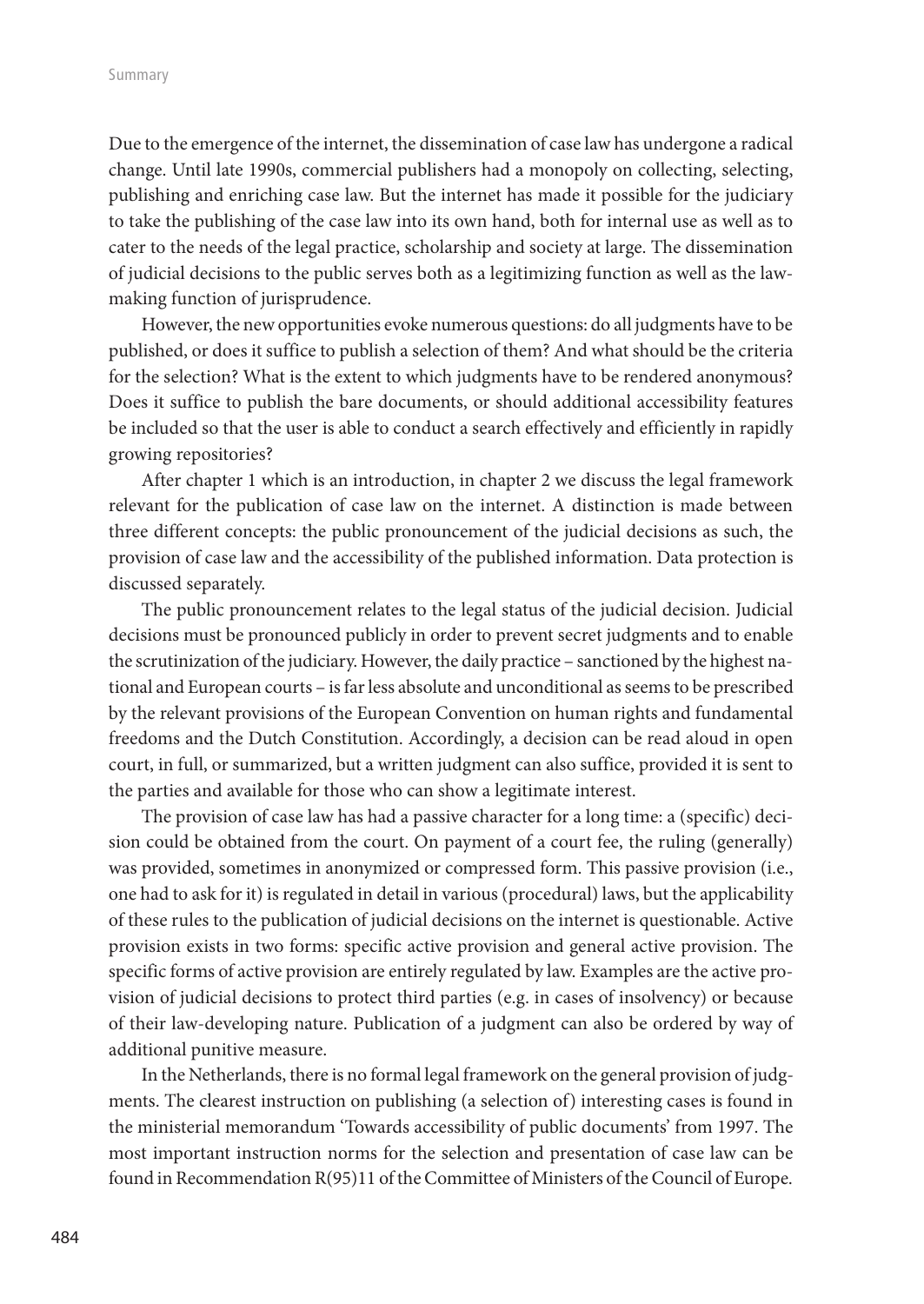These, and other national and international sources, indicate the existence of an obligation to publish case law, albeit on a limited basis: a representative selection is sufficient. In the Netherlands, the selection criteria for publication are established by the judiciary itself. In 2012, the rather vaguely formulated guidelines originally drafted in 1999 were replaced by a more elaborate scheme in which different publication regimes apply to different (departments of) courts, procedures and case types.

Of the three concepts – public pronouncement, provision and accessibility – the latter is the most open. But it is not clearly defined anywhere. Moreover, the relevant legal instruments are of a secondary nature and generally do not specifically address access to judicial decisions. Yet some clear trends can be drawn from the available legal sources: case law should be made available for free, there shall not be any technical or legal barriers to reuse, they have to be identified in a unique and persistent manner, there shall not be any doubt concerning the origin of the published documents, the position of a decision within the entire court procedure must be visible, judgments have to be published timely and shall not be removed without good reason. Measures should also be taken to cope with the abundance of information: case law should be presented intelligibly and in a broader context, be available via a single website, be provided with metadata and be accessible and understandable in a cross-border context. Finally, a user must be able to find the relevant information in a large collection of case law as quickly and easily as possible.

The anonymization of judgments is governed by the Data Protection Act and the related legal framework, in particular an opinion of the Registration Board from 1997. This opinion states that all personal data that are not relevant for answering the legal questions or the interpretation of the law, must be removed from the judgments. The judiciary itself drafted detailed guidelines, not only prescribing which data have to rendered anonymous, but also stating that the anonymization should be done in such a way that the readability of the judgments is impaired as little as possible.

In an international comparative study we outline major differences in the way various countries publish judicial decisions, both with regard to the legal framework, the volume, the selection criteria used, the way in which publication and selection are organized and the ease with which the user can consult the case law published. However, the protection of personal data develops as a hard constraint on the publication of case law universally.

In comparison, it should be noted that in the Netherlands relatively much case law is published and the accessibility aspects score reasonably well.

Finally, in this chapter the trends and opinions in legal doctrine are discussed. Much of the legal literature on the general provision of court decisions over the internet dates back to the years when the technical possibilities were on a developmental stage. Facing unprecedented optimism about the possibilities of 'openness' and research, there was concern about the protection of personal data and the risks of information overload; depending on the author, the emphasis is either on the first or the second aspect. Some authors take an activist attitude, possibly losing sight of the borderlines between the themes of public pronouncement, provision, accessibility and data protection.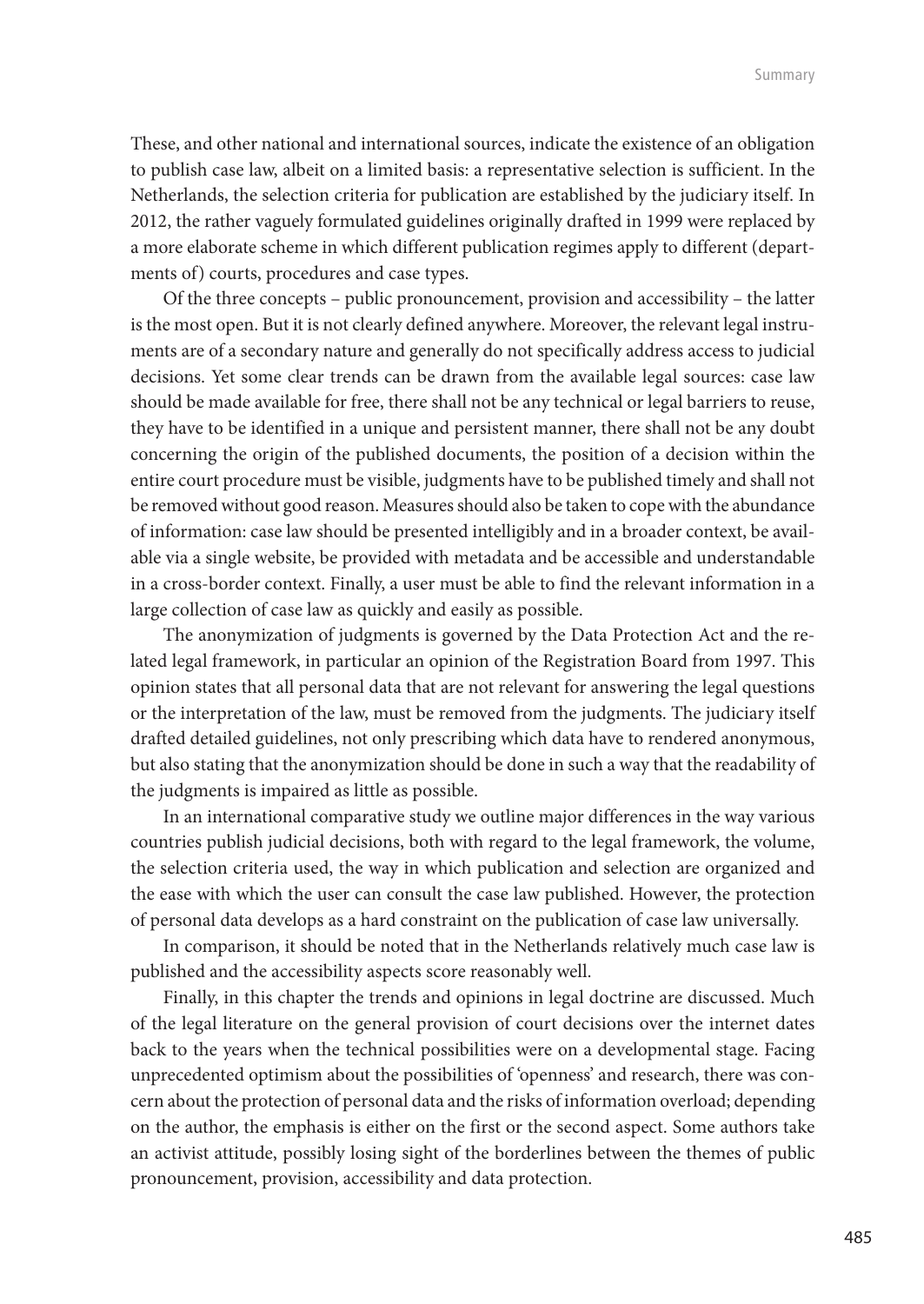In chapter 3, we focus on the publication practice as it has developed in the Netherlands. First, we describe the recent history, in which two projects played a crucial role: firstly, the web portal Rechtspraak.nl with its case law database, and secondly Porta Iuris, an internal web portal of the judiciary, offering access to both internal case law collections and third party repositories. The organizational embedding and the information architecture of these facilities are outlined.

Next, the publication of case law on Rechtspraak.nl is tested against the legal framework described in chapter 2. To this end, first the policy as formulated by the responsible authorities is examined. Next, the question is posed whether the selection of case law as published on Rechtspraak.nl is sufficiently 'representative' – a concept difficult to objectify, and in this context actually confusing. We do this by comparing this selection with both the collection published by commercial publishers, as well as with internal statistics on the handling of cases. It is concluded that the published selection is sufficiently representative, although there are shortcomings with regard to some specific chambers. Moreover, the Netherlands lags behind on publishing relevant judgments of the European Court of Human Rights.

On the accessibility aspects, the score is quite well, especially since the completion of the project Nova Porta Iuris in June 2013. Since then availability of data for reuse has improved, formal relationships between decisions are made visible and judgments are identified by the European Case Law Identifier (ECLI).

At the end of this chapter, other dispute resolution institutions are discussed, such as disciplinary tribunals – which can publish their rulings since 2009 on Tuchtrecht.nl – the Dutch Foundation for Consumer Complaints Boards and the Netherlands Institute for Human Rights.

In the chapters 4 to 7, some specific topics related to the accessibility of case law databases are discussed in more detail. Chapter 4 focuses on the identification and citation of case law. First a theoretical framework is formulated. The first part of this framework is based on the Functional Requirements for Bibliographic Records (FRBR) of the International Federation of Library Organizations and Institutions (IFLA). The FRBR distinguishes four ontological levels. The first level is the 'work', an abstract level identifying the intellectual creation. The second level is the 'expression', also an abstract level that involves the (artistic or intellectual) realization of a work (e.g. a translation). The third level is the 'manifestation', which embodies the expression in a particular format. Finally, the fourth level, the 'item', is the single exemplar of a manifestation. The second part of the theoretical foundation describes an assessment framework with which identification systems for case law should comply.

Subsequently, both the Dutch and some foreign identification systems are assessed against this framework. The method commonly used to identify judicial decisions by means of 'parallel citations' faces numerous objections: it is not an identifier at the work level but at the expression level and it is also vendor-specific. The use of 'triples' (the combination of court name, date of judgment and case number) also faces numerous problems. The National Case Law Identifier (LJN) was an identifier at the work level, and offered important benefits,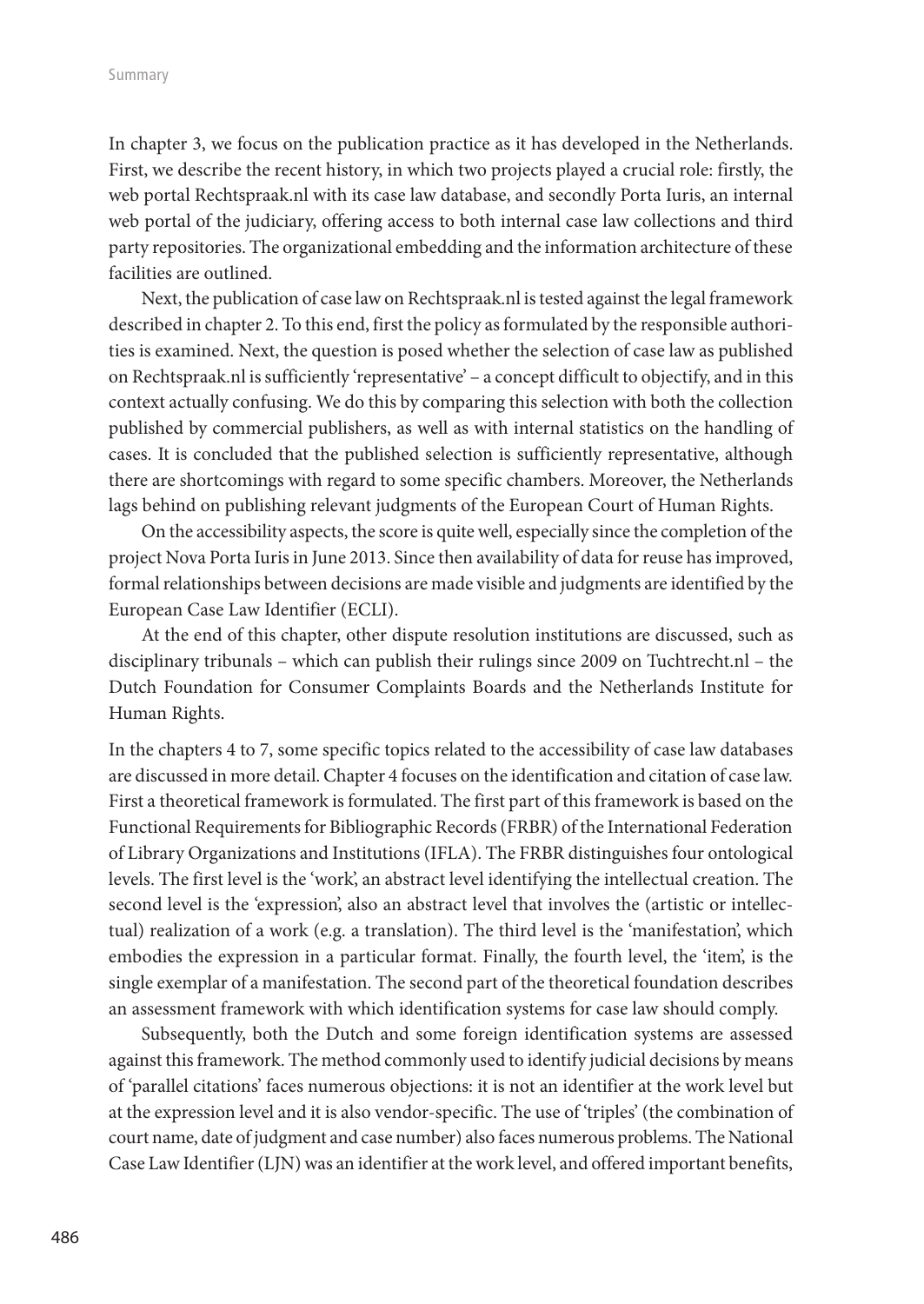especially in conjunction with the LJN-index, which was available on Rechtspraak.nl and also contained parallel citations.

In citation guidelines and daily practice, the LJN has gained ground rapidly. Opaqueness, finiteness, a non-full coverage and the absence of cross-border interoperability gave rise to the development of the ECLI-system. The design, European embedding and the implementation of ECLI are described in some detail.

At the end of this chapter, the identification of legislation and other legal sources is discussed.

Chapter 5 deals with the problematic issue of selection, which already existed when case law was published in paper magazines only. Different (proposed) selection criteria are discussed, as well as the selection problems faced in daily practice. It appears that the testing of individual decisions against the selection criteria is often more difficult than formulating the criteria itself. Since more decisions are actually published, being selected is becoming less of an indicator for legal relevance. So, due to the massive publication of case law, 'selection' is changing from an input problem to an output problem, and should therefore be treated as a relevance issue from the science of information retrieval.

In a theoretical treatise on the concept of 'relevance', we distinguish between five 'manifestations' of relevance. The first is system relevance, which describes the extent to which a particular document matches a query in purely mathematical terms. Secondly, there is topical relevance, which expresses whether a document pertains to a specific subject matter. With cognitive relevance, we determine whether a document is also perceived as relevant by the user. Situational relevance expresses how a document contributes to the solution of the problem which prompted the user to start his search initially. Finally, there is domain relevance, referring to the importance attached to an information object by the whole community (the 'crowd'), regardless of the context of a specific user query or the subject of the document.

For the purpose of the research in chapter 7, in chapter 5 some methods to measure relevance are also discussed, with an emphasis on social network analysis.

Chapter 6 deals with the 'contextuality' of a judicial decision. Accessibility of judgments can be improved if they can be viewed in their legal context – e.g., their position on a broader line of jurisprudence – or if they can be searched for by the paragraphs of legislation which they quote. Partly as a result of the myriad different ways that are used by judges and academic authors to quote case law and legislation, this contextuality is hard to achieve through the use of out-of-the-box functionality of search engines. Because the sheer volumes make manual tagging impossible, specific software is needed to establish the links between judicial decisions, (national and European) legislation and legal literature.

These software mechanisms are described in this chapter. To detect case law citations, first of all those text strings are recognized that may be part of a citation: names of courts, dates, (possible) case numbers, parallel citations and LJN's. These 'citation strings' are then normalized and finally canonicalized, a process in which the validness and uniqueness of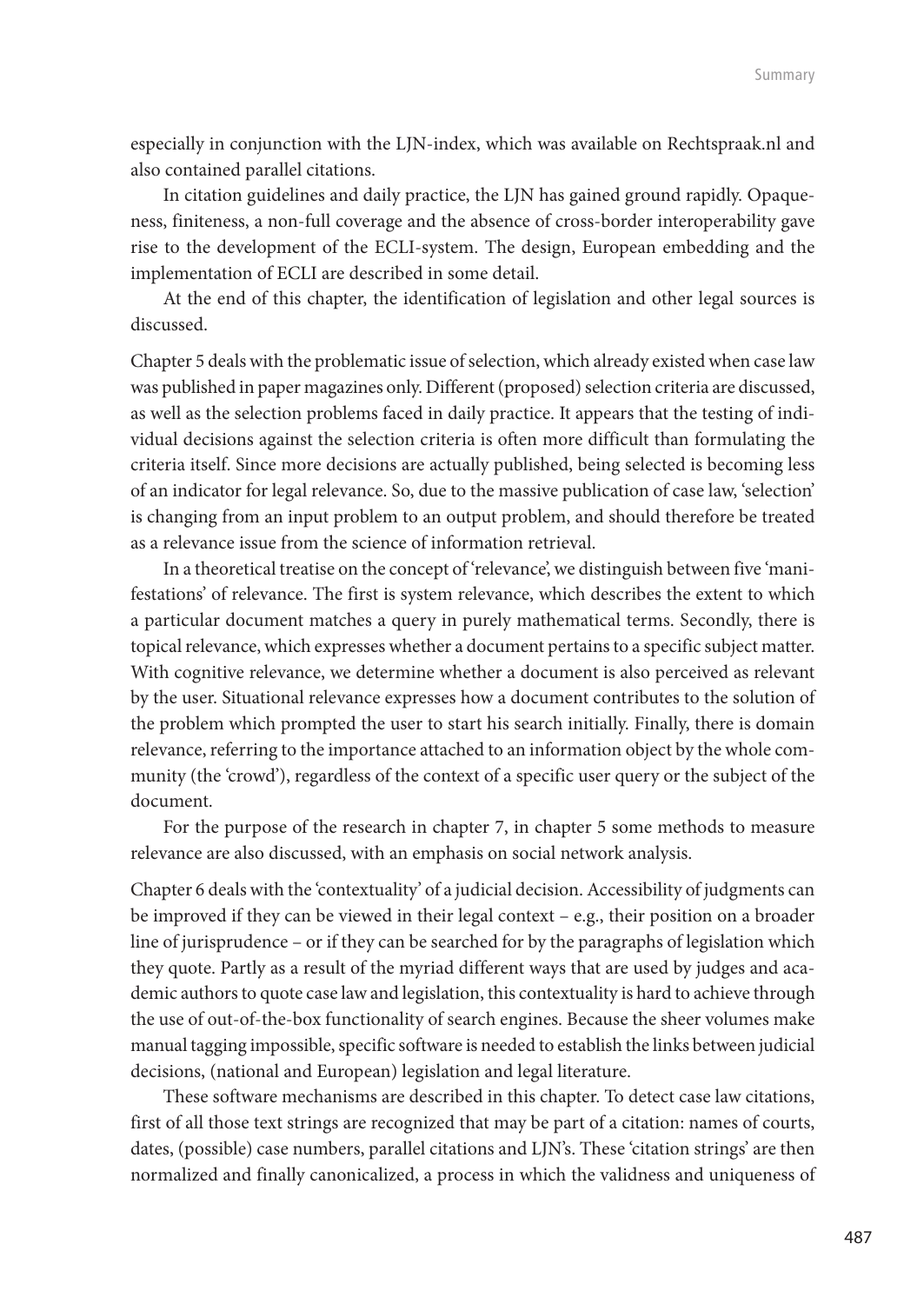case law references are established. Consequently, a citation network is built, with which a decision can be viewed in its legal context. The time required to find where in legal doctrine or case law a particular judicial decision is cited, can thus be reduced from hours to seconds.

To detect references to legislation a slightly different methodology is used. First, a database was built containing all known official titles, abbreviations and spellings of local, national, European and international laws and regulations. All these strings are subsequently recognized in the judgment text, after which a special parser converts those citations to a canonical form and detects the specific paragraphs that are referenced. For European legislation, which is often cited with document numbers, a specific solution was devised, and local aliases – the habit to use, e.g., 'the statute' or 'the convention' in subsequent citations of an initially fully quoted regulation – are recognized correctly. Using this technology, collecting all case law citing, e.g., a particular paragraph of a European directive, is significantly accelerated and improved.

Finally, this chapter describes the content and development of the research database, which was not only used for the work described in this chapter, but also for the research in chapter 7. This database contains over 850.000 case law documents and more than 550.000 files of legal literature.

In chapter 7, we develop a model with which the domain relevance of judgments can be expressed on a five-point scale. In this 'Model for Automated Rating of Case law' (MARC) the public life of a court ruling is divided into three phases. The first one is the publication phase, the short period after the pronouncement in which the judgment is published for the first time (on Rechtspraak.nl) and it is made available for scrutiny by the 'legal crowd'. In the 'transition phase' there are the selection by law journals, the writing of annotations, the insertion of the decision in 'continuous literature' (such as commentary editions, online manuals and wikis) and the first citations of the judgment in case law and 'one-off literature' (such as articles in law reviews and dissertations). Finally, in the 'citation phase' the judgment is 'settled', it is only cited in case law and one-off literature.

For these three phases different models are developed. For the citation phase, an algorithm with eight independent variables ('predictors') was devised: the age of the decision, the hierarchical position of the court that issued the ruling, the field of law and the five 'crowd variables': publication and annotation in periodicals (where both the number of magazines/ annotations as well as the standing of those magazines are taken into account), citation in continuous literature, citation in case law and citation in one-off literature. For the latter two a weighted moving average is being used. As the dependent variable (the 'regressor'), we use the odds that the judgment will be quoted in one-off literature and case law within the next three years.

In the publication phase, the crowd variables cannot be used, because the crowd has not been able to study and assess the decision on its general legal importance yet. Therefore, for this phase mainly endogenous variables are used, i.e., data contained in the judgment itself, such as the number of judges deciding the case, the number of outgoing references to